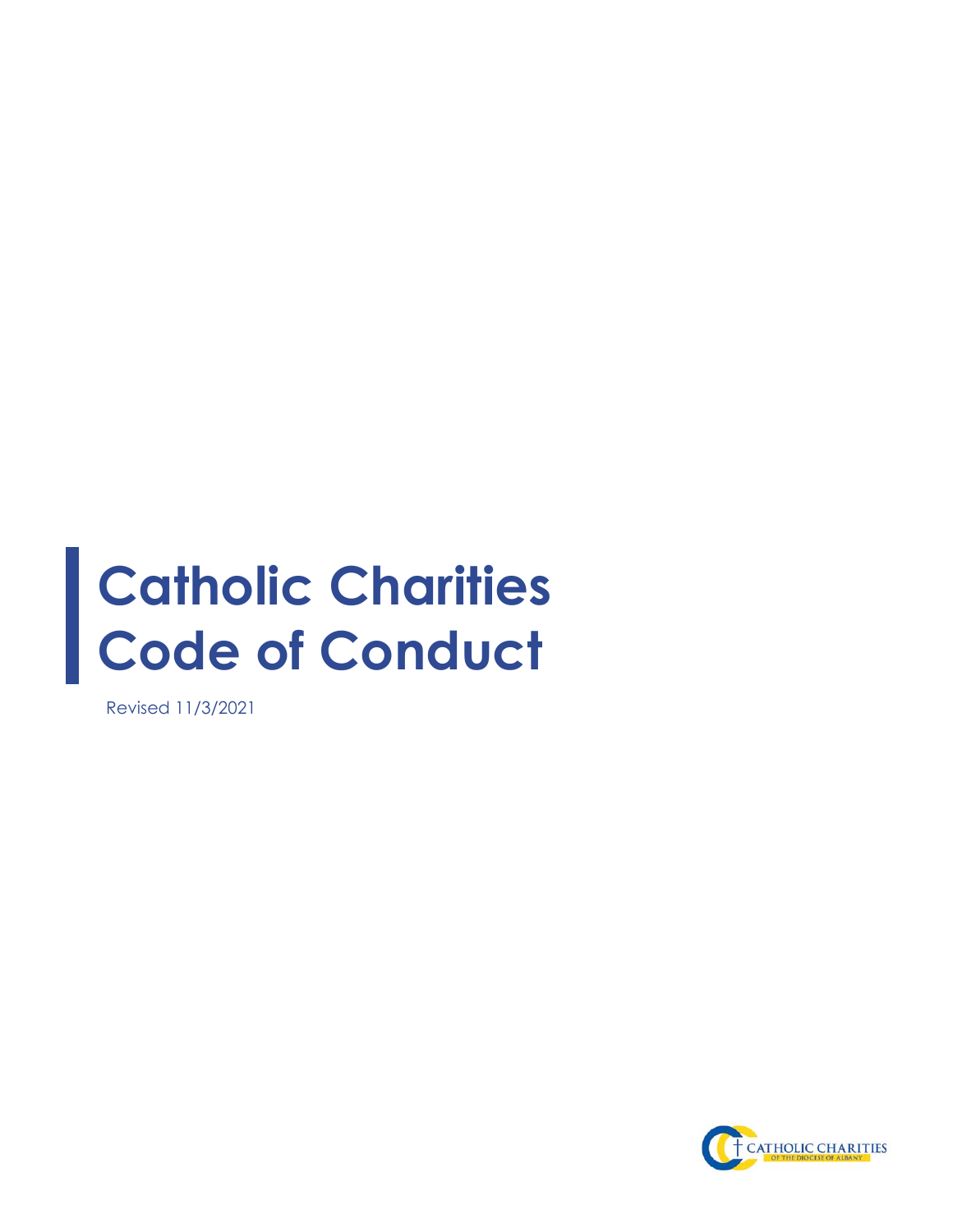## **CODE OF CONDUCT**

*Approved by the Board of Trustees of Catholic Charities of the Diocese of Albany*

Compliance related requests or reports of concerns can be made to**:** 

### **Compliance & HIPAA Privacy Officer:**

Cathy Krom **Phone:** 518-453-6659 **Email:** cathy.krom@ccrcda.org

**Ethics Help Line: Phone:** 1-866-662-1875 **Email**: [Compliance@ccrcda.org](mailto:Compliance@ccrcda.org) **Online form is available on the CCRCDA Website**: [http://www.ccrcda.org/about\\_us/repor](http://www.ccrcda.org/about_us/report_a_concern.cfm) [t\\_a\\_concern.cfm](http://www.ccrcda.org/about_us/report_a_concern.cfm)

#### **Chief Executive Officer (CEO):**

Vincent W. Colonno **Phone:** 518-453-6650

## **Our Mission**

The mission of Catholic Charities is the foundation of the Corporate Compliance Plan.

#### **Our Mission Statement**

*Catholic Charities, a ministry of the Diocese of Albany, is committed to active witness on behalf of the Scriptural values of mercy and justice.*

*Catholic Charities recognizes human need at all stages of life, responds to all persons regardless of race, creed or lifestyle, with special emphasis on the economically poor and vulnerable.* 

*Catholic Charities serves and empowers persons in need, advocates for a just society, calls forth and collaborates with* 

*women and men of good will in fulfillment of its mission.*

## **Principles and Values**

The Church's social teaching is a rich treasure of wisdom about building a just society and living lives of holiness amidst the challenges of modern society. Catholic Charities' principles and values, outlined below, are rooted in these teachings.

#### **Principles**

**Human Dignity:** Catholic Charities affirms that each person is made in the image of God and has inherent dignity. Each person must be respected from conception to natural death. Each person is endowed with rights and duties. Catholic Charities affirms that each person served and engaged with our work will be held in great esteem and with great respect.

**Common Good:** Catholic Charities affirms that there is a universal destination of all created things that all persons have the right to access all that they need in order to reach their fulfillment and that all persons have the concurrent obligation to work for the rights of others as well.

**Subsidiarity:** Catholic Charities affirms that decisions should be made at the lowest possible level, should involve those who are capable of participation in decision-making and who will be impacted by those decisions, and should empower those who are most in need. Concurrently, we commit to creating and renewing structures and institutions that provide assistance and aid, as required, appropriate and necessary. Catholic Charities, as members of the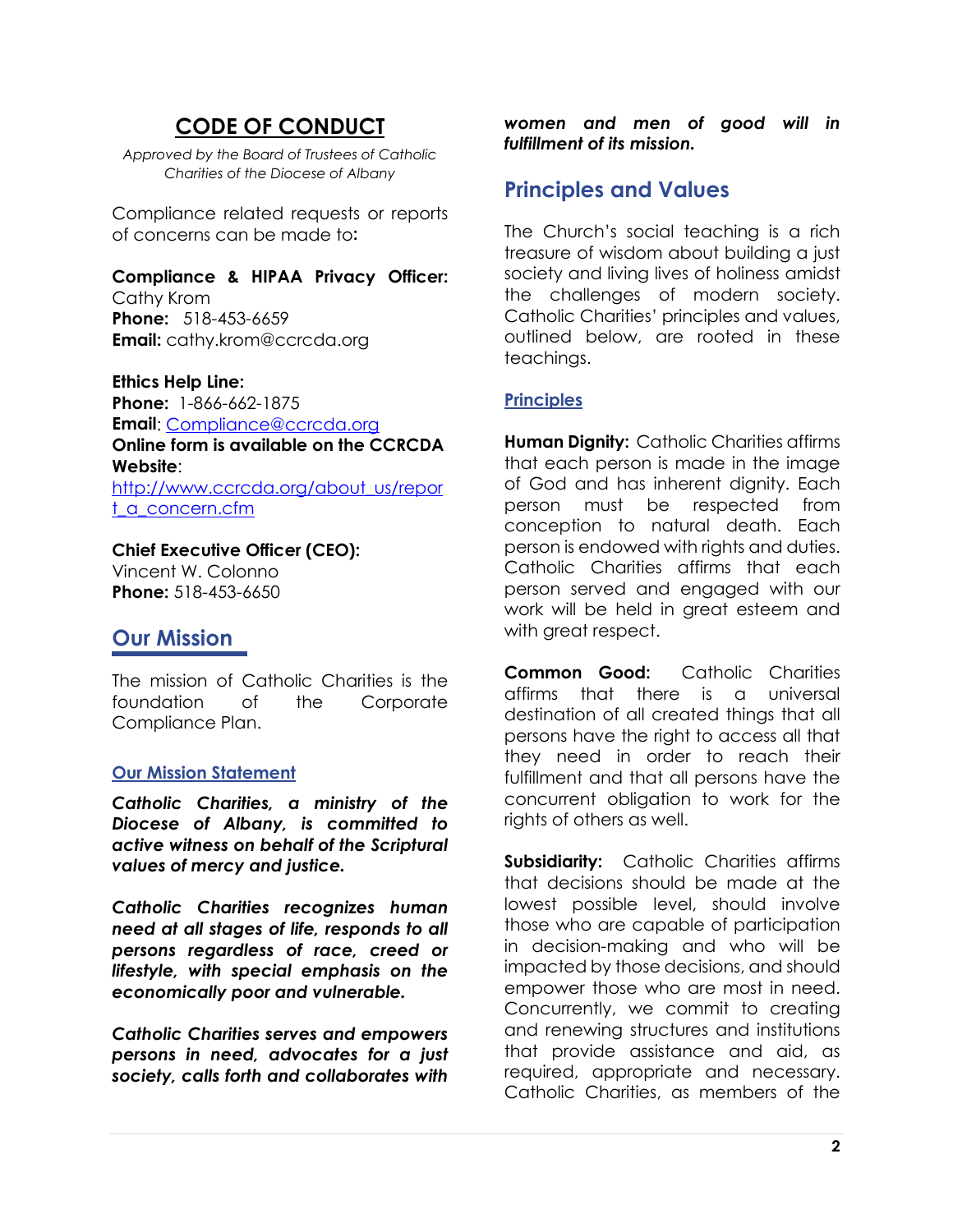civic society, affirms that we should actively participate in the public disclosure at both the national and local community level, seeking justice for all, but especially for those who have no voice of their own. We affirm that we should both advocate and serve, advocating both for individuals and for just social structures.

**Solidarity with the Poor:** Catholic Charities affirms that the most poor and vulnerable persons and families have a special claim to our services and programs. Catholic Charities affirms that our staff and boards should engage those served to have representative voice in decisions impacting policies and programs. Accordingly, we affirm the need to create structures and processes for obtaining appropriate input from stakeholders. Catholic Charities commits ourselves to continue to be a voice with poor and vulnerable individuals and families in the public discourse.

#### **Fundamental Values**

**Truth:** Catholic Charities affirms that transparency and accountability will always be pursued in our communication and work. Catholic Charities affirms the truth of the intrinsic dignity and worth of the human person as a social being and will witness to our Catholic identity in fulfilling our roles in Church and in society.

**Freedom:** Catholic Charities affirms that we will always assist our clients, staff and volunteers to live in socially responsible freedom, to exercise their authentic autonomy in light of objective truth and to actualize their inherent potential as beings created in the image and likeness of God. Catholic Charities will respect and affirm the autonomy of each organization/entity with whom we are in relationship.

**Justice:** Catholic Charities affirms that it is a matter of justice that all clients have the right to self-actualization and to reach their potential as beings created in the image and likeness of God. Catholic Charities affirms that we will work to achieve greater justice in our communities through our social policy advocacy efforts – locally, nationally and internationally. Catholic Charities affirms that all contracts and agreements and all relationships with stakeholders will be based on norms of justice. Catholic Charities affirms that we will work to expand and maintain diversity and excellence in our membership, board, leadership positions and staff. Catholic Charities affirms that we will continue to work to help eradicate racism and prejudice within our own organizations and in society at large.

**Love:** Catholic Charities affirms that love – caritas – will be the chief identifying characteristic and element of our work and life.

## **CATHOLIC CHARITIES' COMMITMENT TO ETHICAL BEHAVIOR AND COMPLIANCE**

As a person with a direct interest, involvement or partnership with Catholic Charities of the Diocese of Albany (CCDA), we expect you to have a commitment to ethical behaviors within this system of services. For this purpose we are providing you this Code of Conduct. This Code was designed to offer all employees, members of the Board of Trustees, and members of the Local Agency Boards of Directors general direction when confronted with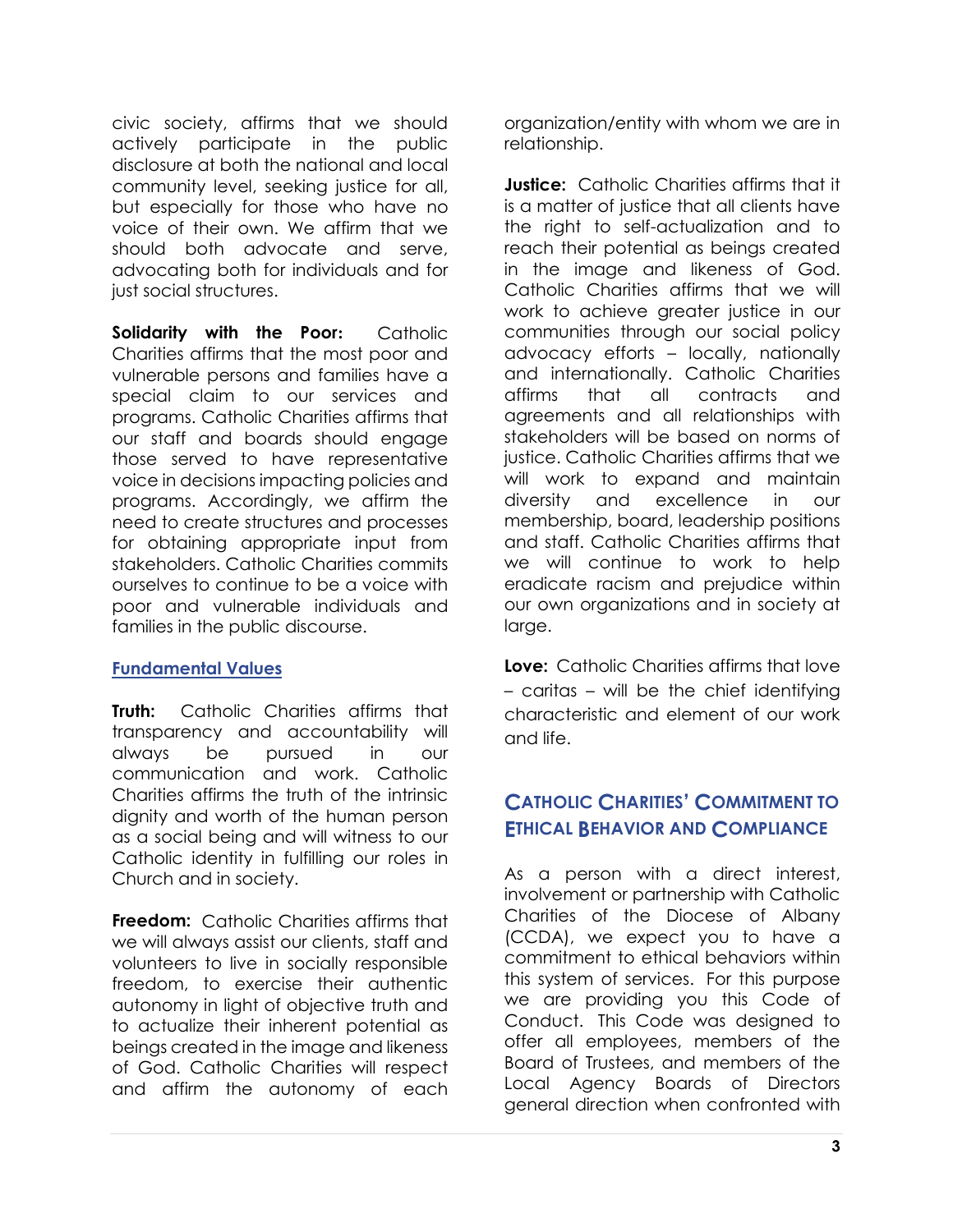an ethical question. As needed, this Code of Conduct may make reference to other resources that more specifically outline expectations. Throughout this Code of Conduct all stakeholders will be referred to as "Members" and the contents should be considered by each member as it pertains to their role in the system of CCDA.

Ethical behavior is defined as decisions, choices, and actions of an individual or group within the organization that reflect the CCDA mission, the principles of Catholic Social Teaching, the Ethical and Religious Directives for Catholic Health Care Services issued by the United States Conference of Catholic Bishops, and that are in compliance with internal and external standards and regulations.

CCDA expects that every member:

- Commits themselves to ethical behavior;
- Receives, understands and acknowledges CCDA's Corporate Compliance Plan, Code of Conduct, and Corporate Responsibility Document (as required by position or role); and
- Participates in training on the Corporate Compliance Plan, the Code of Conduct, and the Corporate Responsibility Document (as required by position or role).

In order to uphold our commitment to Corporate Compliance and to the Code of Conduct, every member is responsible for:

- Completing required training;
- Understanding and performing all duties;
- Following the Code of Conduct, abiding by all CCDA standards and procedures as well as federal, state, local laws, contractual requirements, and regulations.
- Being alert to any situation that could violate our standards, procedures or ethical conduct; and
- Reporting suspected violations, issues or concerns.

The members of CCDA have developed a set of guiding principles and related conduct that reflect who CCDA is and how every member of CCDA interacts with individuals served and with each other, as well as with the community at large.

CCDA is responsible for providing a safe and secure workplace and strives to ensure that all individuals associated with Catholic Charities are treated in a respectful and fair manner. Every employee is expected to adhere to this Code of Conduct. Violations of the expected behavior may result in disciplinary action, up to and including termination of employment.

## **GUIDING PRINCIPLES FOR ETHICAL BEHAVIOR**

#### **Provide quality services to those we are privileged to serve**

Catholic Charities of the Diocese of Albany responds to the needs of all persons who seek help regardless of race, creed, or lifestyle. High quality services reflect a person centered approach which assists and empowers individuals to help themselves. This is done through member behaviors that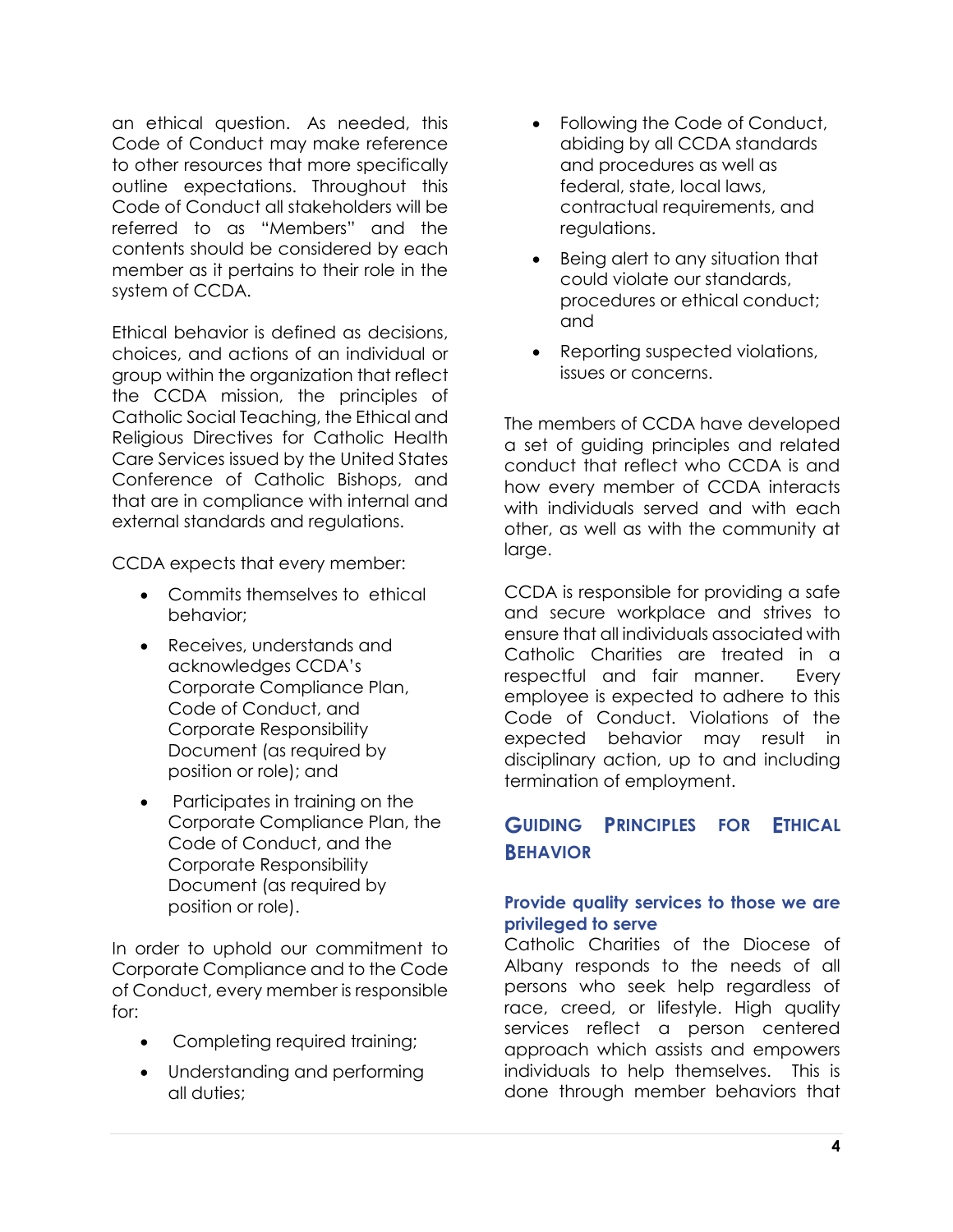protect those we serve as well as the members. These behaviors include, but are not limited to:

- Assisting and empowering individuals to help themselves;
- Embracing and respecting diversity;
- Using active listening skills;
- Advocating for the individuals served;
- Maintaining competency in the profession through learning and ongoing communication with others;
- Maintaining certification and credentials, where required;
- Full disclosure of exclusion from state and/or federal health care programs, including Medicaid and Medicare;
- Being conscious about personal values and how they influence professional decisions;
- Using best practices for service delivery;
- Maintaining boundaries; and
- Actively participating in measuring and monitoring personal and program compliance and quality.

#### **Create a professional work place**

CCDA is committed to creating a professional work place where all people are treated with respect. CCDA and its members will treat others with respect, and without regard to their race, sex, age, religion, national origin, color, marital status, disability, sexual orientation, military status, citizenship, gender identity, gender expression or other protected categories, under the NYS Article 15 Human Rights Law 296.

CCDA does not tolerate any type of harassment or discrimination. The organization is committed to providing a safe and healthy work environment. CCDA expects that all members will adhere to all applicable standards.

#### **Foster a culture of open communication**

The organization is committed to promoting a culture where all members and clients communicate clearly and honestly. As part of this commitment, clients will be given a clear explanation of the services they will receive.

CCDA encourages all staff to openly address questions and issues regarding ethical behavior and other aspects of their work by seeking guidance from a supervisor, Agency Executive Director or the System-wide Compliance & HIPAA Privacy Officer. Issues and concerns regarding members, clients and/or service delivery will be addressed in a constructive manner.

#### **Protect confidential information**

CCDA values the protection of confidential information of the individuals served as well as its members and agency information.

Conduct that helps to protect confidential information includes but is not limited to:

- Respecting the privacy of all individuals served;
- Maintaining the confidentiality of program and agency information;
- Following agency and program guidance for sharing, documentation, and disclosure of confidential information.
- Following technology use policy and guidance to protect and secure electronic data, and
- Fully complying with federal and state regulatory and statutory requirements regarding privacy,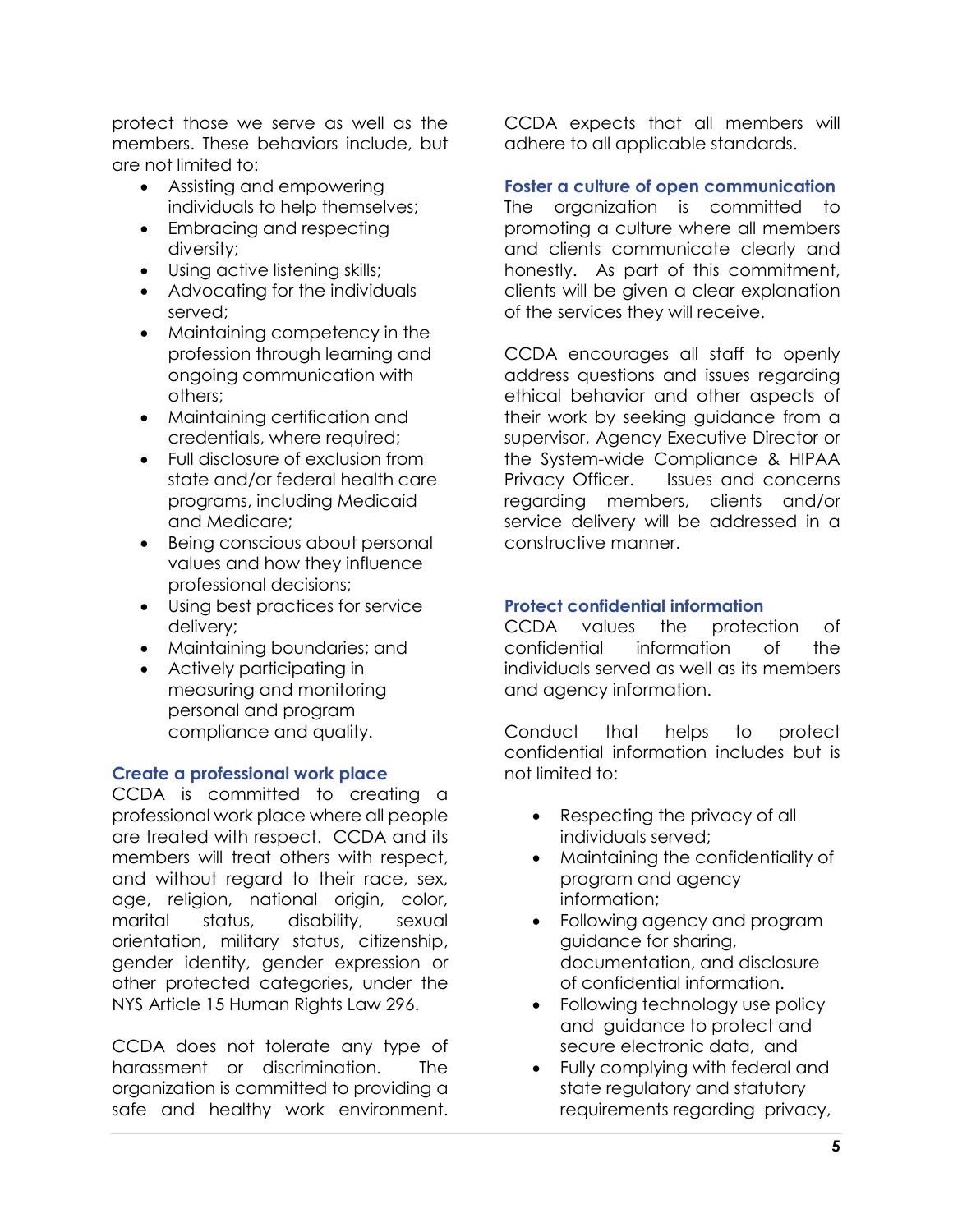confidentiality and security of client and member personal and health information.

• Following CCDA Confidentiality Standard and Procedure, and where applicable, the CCDA HIPAA Handbook.

#### **Document truthfully and keep accurate records**

Members are expected to record and report all client, organizational, and financial information fully, accurately and honestly. The organization will maintain and dispose of records in accordance with CCDA Record Retention and Destruction Standard and Procedure, and applicable contractual and regulatory requirements.

#### **Use organization's assets properly and prevent theft**

In order to ensure that CCDA can fulfill its mission, it is of highest importance that assets are used in the best way possible and that agency operations are conducted in the most effective and efficient way. All members have the responsibility to the agency and individuals we serve to work towards maximizing agency assets and eliminating misuse and theft of agency assets.

Members of the Board of Trustees and local Agency Board Members are responsible for fulfilling their due diligence responsibility regarding fiscal oversight. Agency Executive Directors and other management members are responsible for establishing and adhering to fiscal protocols that create systems of checks and balances. Staff is responsible for operating within the established standards and procedures and for eliminating wasteful use of assets.

Conduct that protects CCDA's assets includes, but is not limited to:

- Establishing checks and balances to minimize possible errors in regard to billing and fiscal transactions; and
- Correctly documenting member related expenses ( e.g., time worked, mileage, time studies)

Conduct that is prohibited includes, but is not limited to, unauthorized use of:

- An agency vehicle;
- Agency assets including but not limited to:
	- o Office supplies and equipment
	- o Food from a residence or food pantry;
- Property, services or funds that belong to an individual served by an agency of CCDA; and
- An agency credit card

#### **Conflicts of interest**

Conflict of Interest is defined in the CCDA Conflict of Interest Standard and Procedure as: Any situation in which financial or other personal considerations may compromise or appear to compromise (1) a member's business judgment; (2) delivery of services; or (3) ability of a member to do their job. An actual or potential conflict of interest occurs when a member is in a position to influence a decision that may result in a personal gain for that member or for a relative as a result of business dealings. Relative is defined as any person who is related by blood or marriage, or whose relations with the member are similar to that of persons who are related by blood or marriage.

All members of CCDA are expected to follow the expectations outlined in the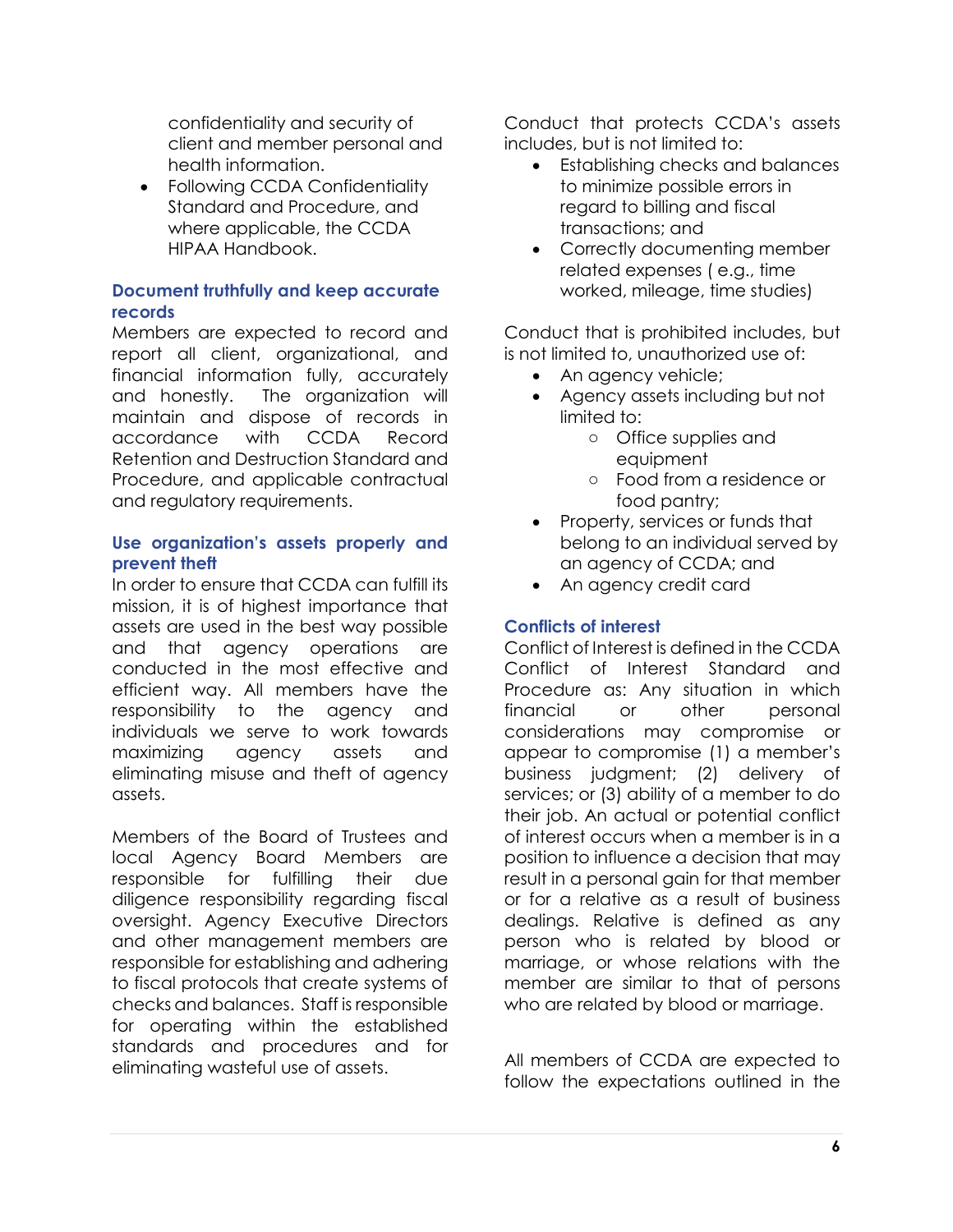CCDA Conflict of Interest Standard and Procedure.

#### **Ensure ethical business practices**

All members are expected to comply with ethical business practices when doing business with providers, contractors, and competitors and in providing services. Members are prohibited from soliciting or accepting money, gifts, gratuities, free trips, honoraria, personal property, or any other item of value or personal benefit or favors of any kind from providers, contractors, producers, vendors, accounts, or from people we serve or their families in return for services. The receipt of token gifts of appreciation from families or individuals served having a nominal value not exceeding \$25 is permitted as long as the gift is not a condition of receiving services.

#### **Participate, when called upon to do so, in internal and government audits, surveys and investigations**

CCDA is committed to continuously reviewing and monitoring program performance and compliance with legal, regulatory and contract requirements. This includes performing regular internal audits and monitoring visits to ensure that services are delivered and billed for according to internal and external standards and regulations. CCDA and its members are committed to fully disclosing information requested by government surveyors, auditors, and investigators in accordance with any applicable legal guidelines.

#### **Adhere to proper conduct regarding educating the public about CCDA's mission of service to the poor and vulnerable**

The organization is committed to educating the public on issues important to CCDA and its mission. This means

CCDA may be meeting with and educating legislators, public officials, and the general public concerning its mission of service to the poor and vulnerable.

When engaging in educational activities members will not represent that they are acting or speaking on behalf of CCDA without prior approval from the agency's leadership.

#### **Adhere to proper conduct related to political participation**

As a 501 (c) (3) organization, CCDA's primary role is to provide services and supports to those in need. To maintain this status, neither CCDA nor its members may engage in any substantial lobbying activities.

CCDA is not allowed to engage in any political campaign activity. Members who engage in such activity must make it clear that they are acting personally and not as a representative of CCDA and are prohibited from undertaking such activities at times during which they are being paid by CCDA or using any CCDA assets (paper, printers, etc.) to support such activities.

#### **Seek guidance and communicate concerns**

CCDA values each member's commitment to CCDA's mission and the Code of Conduct and expects all members to conduct themselves ethically and responsibly. If members are unclear whether their or their fellow members' decisions or actions are consistent with CCDA's mission, ethical behavior, the CCDA Code of Conduct, or other expectations outlined by CCDA, members should seek guidance and advice from their supervisor, Agency Executive Director, or other appropriate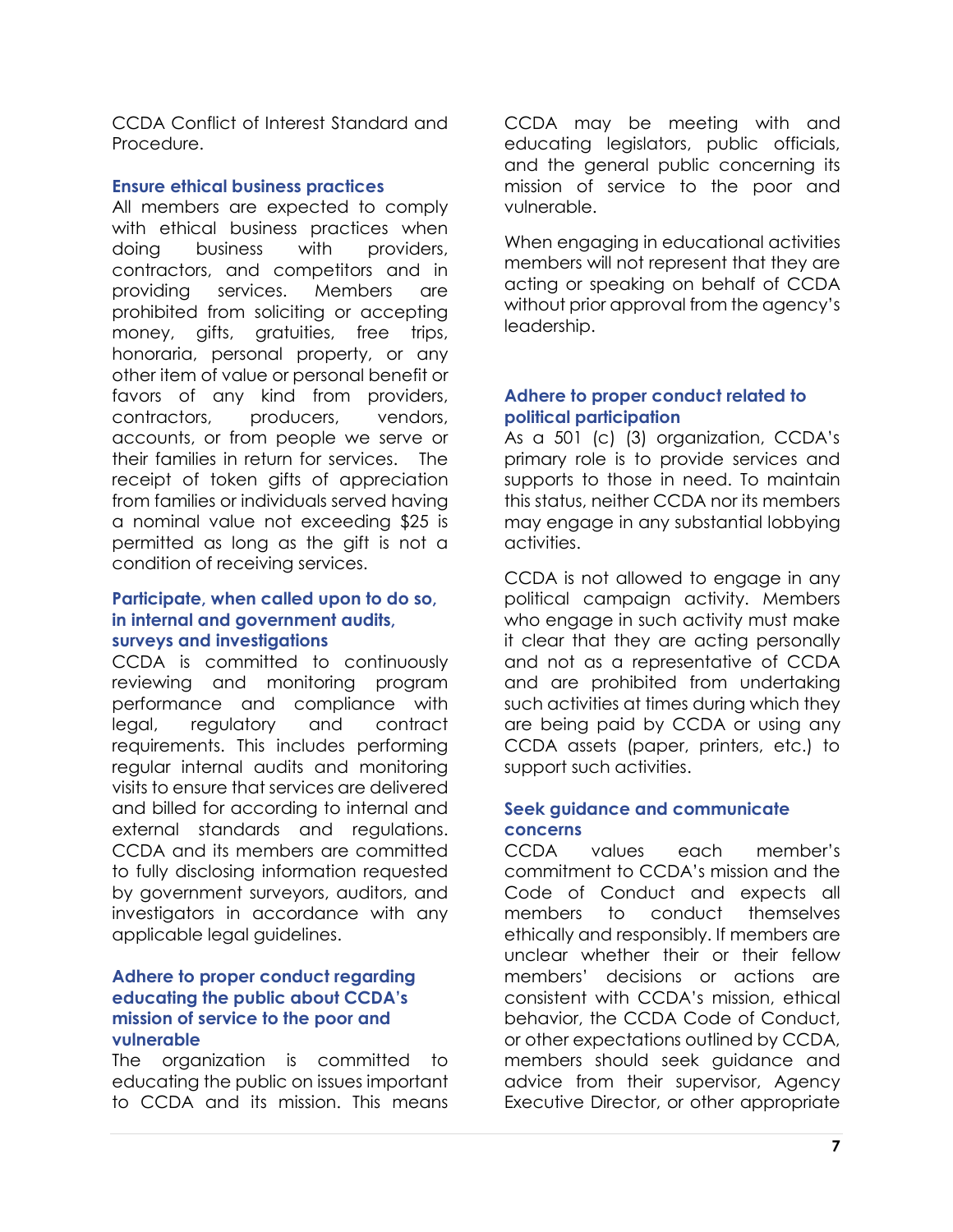CCDA members. Members are encouraged to apply the principle of: "If in doubt, seek guidance."

If a member becomes aware of or suspects behavior that is improper or unethical, the member is expected to immediately communicate their concerns so that necessary steps can be taken. Members are encouraged to discuss their concerns with their supervisor or Agency Executive Director. If these options are not available for any reason, the Ethics Help Line is also available to voice concerns about potential unethical, illegal and unsafe actions. Reports can be made anonymously, if desired by the member, by reporting using the website form or following phone provide guidance to hide the phone number, prior to calling. Members may also communicate concerns to the Compliance & HIPAA Privacy Officer directly, either by phone, in writing, through email or by asking to meet in person.

All members are responsible to report concerns of fraud, waste, or abuse of agency and government resources to the Compliance Officer.

It is not the responsibility of the member to determine if the reported concern constitutes an occurrence of unethical, illegal and/or unsafe behavior; it is simply the member's responsibility to communicate the concerns.

All persons communicating concerns are assured that such reports will be treated confidentially to the extent possible and that such reports will be shared only on a need-to-know basis.

CCDA will take no adverse action against persons making such reports in good faith. CCDA members are

prohibited from engaging in any retaliation or intimidation toward persons who report concerns in good faith.

If information or knowledge of improper or unethical activities is withheld, it is a violation of this Code of Conduct. If such a violation is discovered, involved employees may be subject to disciplinary action up to and including termination' as outlined in the Catholic Charities' Employee Handbook.

#### **Contact the Ethics Help Line by:**

**Phone: 866-662-1875**

#### **Email: [Compliance@ccrcda.org](mailto:Compliance@ccrcda.org)**

**Online form on the CCRCDA website:**  [http://www.ccrcda.org/about\\_us/repor](http://www.ccrcda.org/about_us/report_a_concern.cfm) [t\\_a\\_concern.cfm](http://www.ccrcda.org/about_us/report_a_concern.cfm)

**The phone and website form options allow for anonymous reporting**. Please refer to your phone provider's guidance if you want your phone number hidden/not displayed in your phone message.